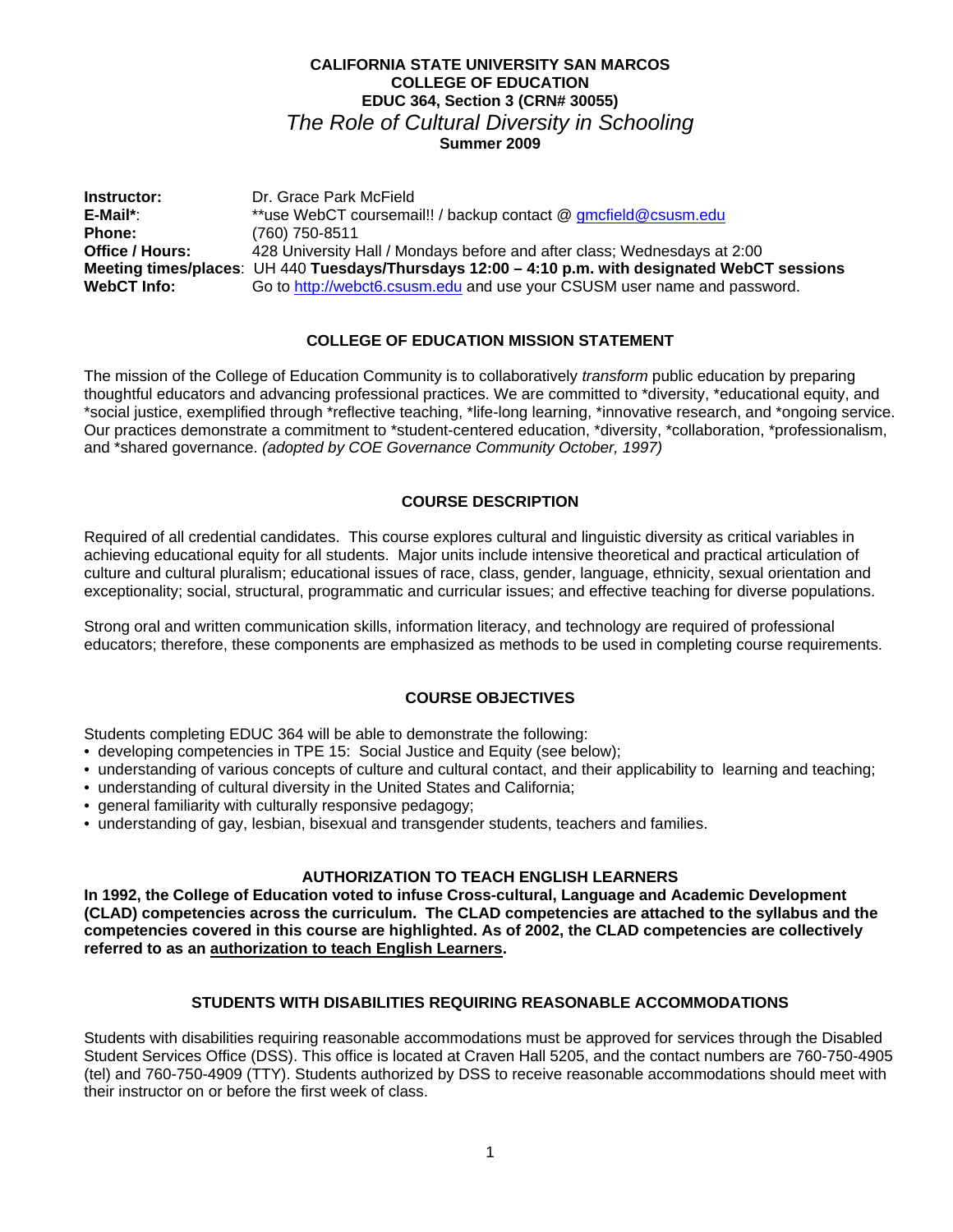## **TEACHER PERFORMANCE EXPECTATION (TPE) COMPETENCIES**

This course is designed to help teachers seeking the Multiple or Single Subject(s) Credential to develop the skills, knowledge, and attitudes necessary to assist schools and districts in implementing an effective program for all students. The successful candidate will be able to merge theory and practice in order to realize a comprehensive and extensive educational program for all students. The course objectives, assignments, and assessments have been aligned with the CCTC standards for the Multiple and Single Subject(s) Credential. You can incorporate artifacts from this class into your final comprehensive portfolio.

The following TPE is addressed in this course: **TPE 15: Social Justice and Equity** Teacher candidates will be able to identify issues of social justice and equity in the classroom and apply appropriate instructional strategies to ensure equal outcomes for diverse students. They will be familiar with ideas, definitions, and major theorists in the fields of multicultural education, social reconstruction, and democratic education. Pluralism and divergent perspectives on educating students will be the foundation of designing effective lessons and instructional practices for diverse students. Candidates will understand when and how to collaborate with others, especially curriculum specialists, community leaders, and parents on preparing relevant and appropriate instructional activities, curricular units, and school structures that would provide equitable outcomes for students from different linguistic, cultural, and social economic backgrounds.

## **ATTENDANCE POLICY**

 **The Governance Community of the College of Education adopted the following policy on 12/19/1997:**  Due to the dynamic and interactive nature of courses in the College of Education, all students are expected to attend all classes and participate actively. **At a minimum, students must attend more than 80% of class time, or s/he may not receive a passing grade** for the course at the discretion of the instructor. Individual instructors may adopt more stringent attendance requirements. Should the student have extenuating circumstances, s/he should contact the instructor as soon as possible.

This course deals with complex material processed in a variety of ways. Structured interactions, group processes, oral presentations, guided discussion of readings, and self-disclosure exercises are the norm. Given the fast-paced and highly interactive nature of the course, and given that teaching and learning is difficult (if not impossible) without regular attendance and full engagement in class, the above College Policy is amplified as follows:

Your attendance and participation are basic to your learning and my evaluation of your learning in this class. You are expected to establish appropriate personal, academic and career priorities to facilitate said attendance and participation in this class.

\*Your grade will be negatively affected by absences and positively affected by regular attendance. **You will lose 10 points for each tardy or early departure, and 50 points for each absence, explained or unexplained.**  One absence may be made up with approval.

\*\*Illness and emergency circumstances will be negotiated on a case-by-case basis.

These measures are intended to encourage responsibility for one's own learning in a democratic, collaborative and reciprocal-learning environment.

## **GRADING**

*Grading Scale:* A=930-100, A-=900-929, B+=870-899, B=830-869, B- = 800-829, **C+=770-799**, C=730-769, C-=700-729, D+=670-699, D=630-669, D-=600-629, F=599 or lower. Students taking EDUC 364 as a prerequisite for teacher credential and graduate programs are reminded that the College of Education requires completion of this course with a C+ or higher for these purposes.

*Attendance & Participation:* You are expected to read course materials prior to class meetings and participate in group and class discussions both on WebCT prior to class and in face-to-face class sessions.

*Communication:* You are expected to use WebCT/coursemail and the web on a regular basis. You must log in regularly to WebCT and obtain a university email address / user ID no later than during the *first week of class* so that I can add you to my WebCT/coursemail list. Essential and time-sensitive information may be conveyed via WebCT/coursemail, and you are responsible for obtaining this information from each other or from the professor.

*Submission of Coursework:* All work needs to be submitted on WebCT under the appropriate Assignment module. All work also needs to be submitted in paper format to be graded. Work submitted within one week late will be reduced by one letter grade. Work received over one week late receives no credit (Individual exceptions due to emergencies will be negotiated on an individual basis).

*Grading Emphasis*: Each written assignment will be graded approximately 80% on content and writing (detail, logic, synthesis of information, depth of analysis, etc.), and up to 20% on mechanics (grammar, syntax, spelling, format, uniformity of citation, etc.). You are expected to write at or above the minimum competency level for writing. All citations need to use APA format.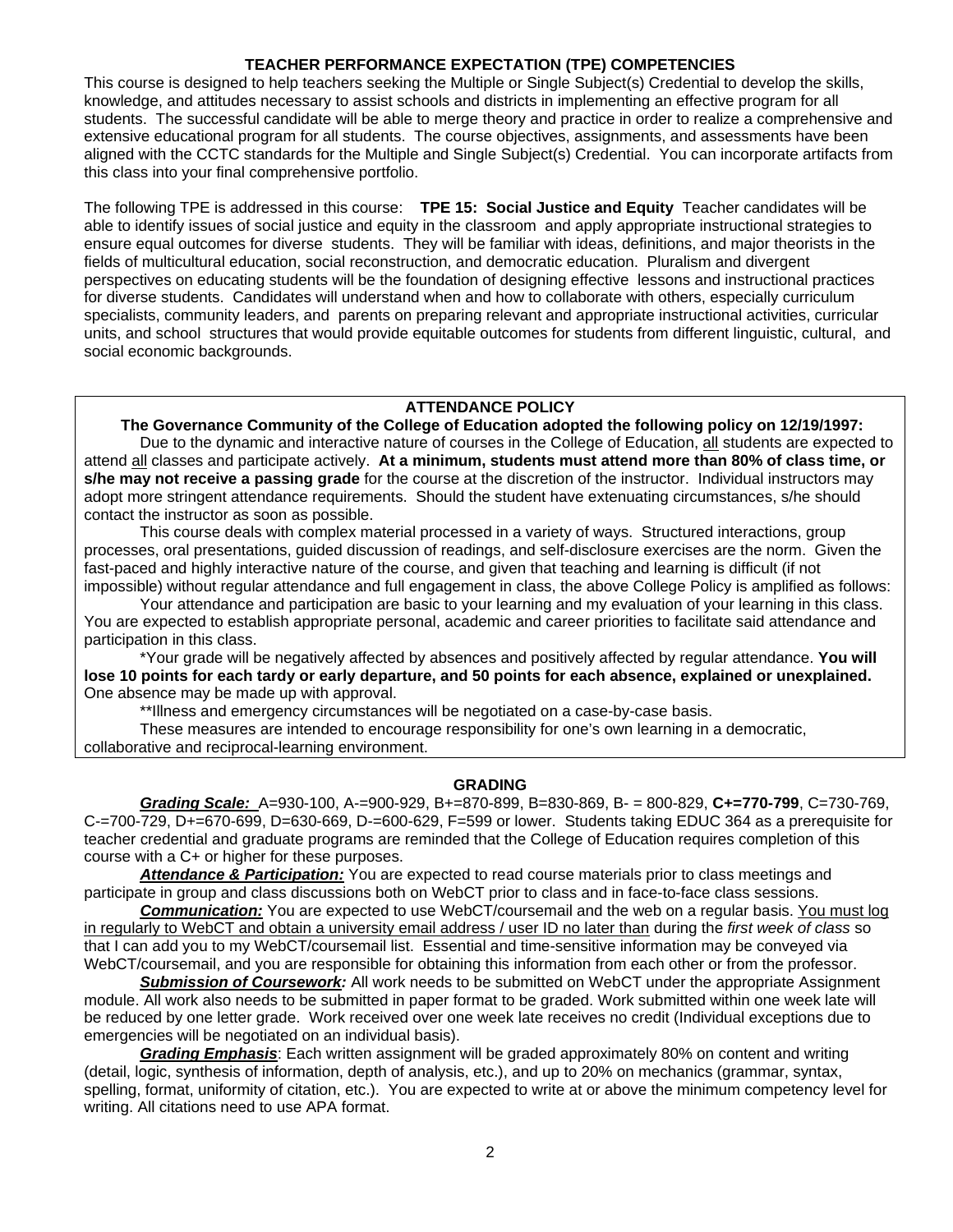# **GENERAL CONSIDERATIONS**

*Professional Disposition and Behavior at All Times:* Respect, professionalism, and when appropriate, charity, are necessary for a positive, healthy learning environment. All students are entitled to their opinions. Students demonstrating negative attitudes and /or disruptive behavior will not be tolerated under any circumstances and will be referred immediately to the University Dean of Student Affairs and/or the College of Education Associate Dean. Grades and course credit may be affected by inappropriate professional dispositions and/or behavior. **See** *Self-Evaluation* **for criteria of professional disposition, to be completed at the beginning and end of the semester.** 

*Outcomes and Standards:* This course is aligned with the standards for the Cross-cultural Language and Academic Development (CLAD) endorsement, as articulated by the California Commission on Teacher Credentialing, and as approved by the faculty of the College of Education. (Note: **As of 2002, the CLAD competencies are collectively referred to as an authorization to teach English Learners.** Further consideration has been given to the alignment of standards for multicultural education as articulated by the National Council for Accreditation of Teacher Education (NCATE), the Interstate New Teacher Assessment and Support Consortium (INTASC), and the National Board for Professional Teaching Standards (NBPTS). Emphasis is placed on learning outcomes (what you know and can demonstrate) rather than on inputs (putting in "seat time", meeting minimum criteria for assignments, checking off tasks and activities), and how these outcomes correspond to your potential to enhance student learning as a new teacher.

*Academic Honesty:* It is expected that each student will do his or her own work, and contribute equitably to group processes and projects. If there is any question about academic honesty, consult the University Catalog.

*Appeals:* Every student has the right to appeal grades, or appeal for redress of grievances incurred in the context of any course. Disputes may be resolved informally with the professor, or through the formal appeal process. For the latter, consult Dr. Patricia Prado-Olmos, Associate Dean, College of Education.

*Ability:* Every student has the right to an equitable education and appropriate accommodations. Students having differing ability (mobility, sight, hearing, documented learning challenges, first language/English as a second language) are requested to contact the professor at the earliest opportunity. Every effort will be made to accommodate special needs. Students are reminded of the availability of Disabled Student Services, the Writing Center, technology assistance in the computer labs, and other student support services available as part of appropriate accommodations for special needs students. Students may be required to use the Writing Center or similar resource for all written assignments, based on performance on the first writing assignment.

## **REQUIRED TEXTS (These\* texts are on reserve at the Kellogg Library.)**

**NOTE:** All texts/readings MUST be brought to each appropriate class session.

- 1. Banks, J.A. and Banks, C.A. (2005). Multicultural Education: Issues and Perspectives, 5th Ed. **\*\*NOT for SUMMER 2009.\*\*\***
- 2. See WebCT Resources / Lelyveld, J. Ed. (2001). *How Race is Lived in America: Pulling Together, Pulling Apart*. Henry Holt Company.
- 3. \*Spring, J. (2003). *Deculturalization and the Struggle for Equity (6th Edition).* New York, NY: The McGraw-Hill Companies, Inc. ISBN 0072563834
- 4. \*Course Reader: Info on this will be announced in class.

5. \*Krashen, S. (1999). *Condemned without a trial: Bogus arguments against bilingual education*. Portsmouth, NH: Heinemann.

## **Optional Texts:**

Cummins, J. (1996). *Negotiating identities: Education for empowerment in a diverse society*. Ontario, CA: California Association for Bilingual Education

Day, F. A. (1999). Multicultural Voices in Contemporary Literature. Portsmouth, NH: Heinemann.

## **Derman-Sparks, L. (1989).** *Anti-Bias Curriculum.* **National Association for the Education of Young People. ISBN: 093598920X**

OR Lee, E. (1998). *Beyond Heroes and Holidays*. Washington, DC: Network of Educators on the Americas.

Feagin, J. R. (2000). Racist America: Roots, Current Realities, and Future Reparations. New York: Routledge. Gollnick, D. & Chinn, P. C. (1998). *Multicultural Education in a Pluralistic Society (5th Edition)*. Columbus, Ohio: Prentice Hall, Inc.

## **ALL UNIVERSITY WRITING REQUIREMENT**

Writing requirements for this class will be met as described in the assignments. Every course at the university, including this one, must have a writing requirement of at least 2500 words.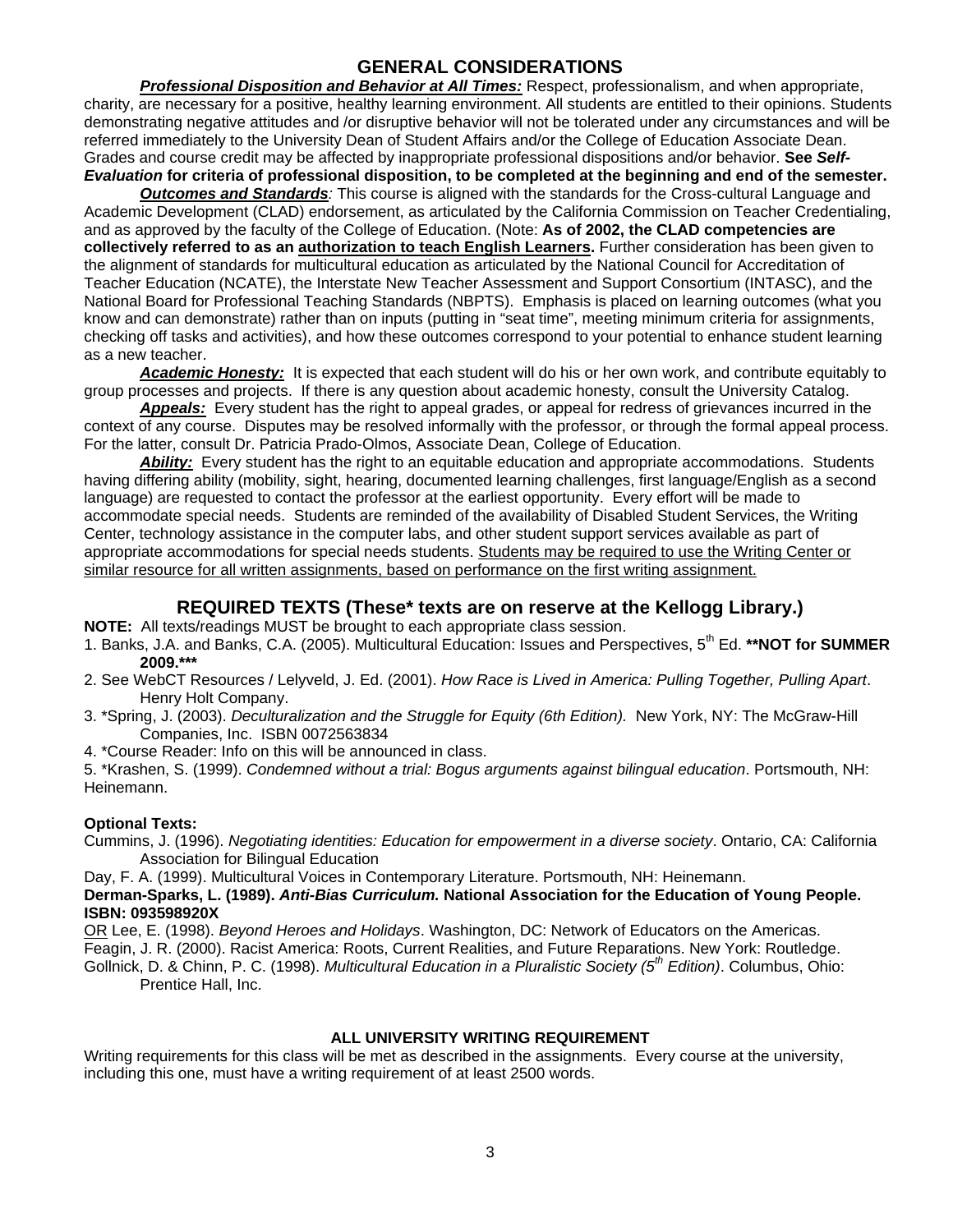## **COURSE REQUIREMENTS**

## *Assignments:*

All assignments are due on the dates indicated. **All work needs to be submitted on WebCT** under the appropriate Assignment module. All work **also** needs to be submitted **in paper format to be graded**. Work submitted within one week late will be reduced by one letter grade. Work received over one week late receives no credit (Individual exceptions due to emergencies will be negotiated on an individual basis).

Assignments must be typewritten or word processed, double-spaced and with standard margins. It is expected that all assignments will reflect university-level composition. Use of electronic spelling and grammar checking is encouraged. Select samples of assignments are available for viewing in class and/or on WebCT/Resources.

- **A. Attendance & Participation (300 points) Attendance at every session, along with active, engaged, reflective, respectful discussion, is required and expected. (See section on the Attendance Policy for information on consequences of absences.) Ongoing and active participation on the WebCT Discussion Board is required.**
- **B. Discussion Leader (50 points)**
- **C. Portfolio (650 points TOTAL)**

| $\mathbf{1}$ . | Self-Evaluation (Beginning/20, end of term/20)   | 40 points  | Due Session 2, 10         |
|----------------|--------------------------------------------------|------------|---------------------------|
| 2.             | <b>WCT Task: The Irish in America</b>            | 40 points  | <b>Due Session 2</b>      |
| 3.             | <b>Personal History Narrative</b>                | 100 points | Due Session 3             |
| 4.             | <b>Family Tree Map &amp; Writeup</b>             | 100 points | <b>Due Session 6</b>      |
| 5.             | WebCT Task: Video, Smoke Signals or              | 40 points  | <b>Due Session 5</b>      |
|                | In the White Man's Image                         |            |                           |
| 6.             | <b>WCT Task: Religion Map &amp; Movie</b>        | 40 points  | <b>Due Session 5</b>      |
| 7.             | In-class WCT Task: CBEDS/Dataquest               | 0 points   | <b>In-class Session 6</b> |
| 8.             | <b>WCT Task: World Languages</b>                 | 40 points  | <b>Due Session 7</b>      |
| 9.             | WCT Task: Exceptionality (Part I/30, Part II/30) | 60 points  | <b>Due Session 8</b>      |
| 10.            | <b>Revised Personal Narrative</b>                | 90 points  | <b>Due Session 10</b>     |
| 11.            | <b>Outcome Assessment</b>                        | 100 points | <b>Due Session 10</b>     |
|                | (Extra Credit Option: Multiracial Identities     | 40 points  | Due Session 10)           |
|                |                                                  |            |                           |

**TOTAL POINTS POSSIBLE: 300 + 50 + 610 = 1000 POINTS (plus 40 extra credit points possible)** 

# **ASSIGNMENT SPECIFICATIONS**

## **ASSIGNMENT DIRECTIONS (SPECIFIC DIRECTIONS WILL ALSO BE POSTED ON WEBCT)**

 WebCT PRIOR TO class. **Your comments need to directly reflect and quote your readings. A. Attendance and Participation. (300 points)** Attendance; preparedness with readings and leading a discussion prior to class; as well as active, engaged discussions and participation in class all fall into this category. Students will post comments on readings and current issues (optional) as they relate to each session's topic on

Current educational issues and thoughts on course topics can be found on the following websites:

| San Diego Union Tribune www.signonsandiego.com<br>North County Times www.nctimes.com | Education Week www.edweek.com<br>California Department of Education |
|--------------------------------------------------------------------------------------|---------------------------------------------------------------------|
| www.cde.ca.gov                                                                       |                                                                     |
| Rethinking Schools www.rethinkingschools.com                                         | Teaching Tolerance www.tolerance.org                                |

 summarizing the other students' comments \*\*prior to\*\* the session in which the topic will be discussed. **B. Discussion Leader (50 points).** For each discussion topic (some sessions will have more than one topic), one or two students will be responsible for posing critical thinking questions to the class, and reviewing and

## **C. PORTFOLIO**

**1. Self-Evaluation (Beginning/20 pts, end of term/20 pts) 40 points Due Session 2, 10**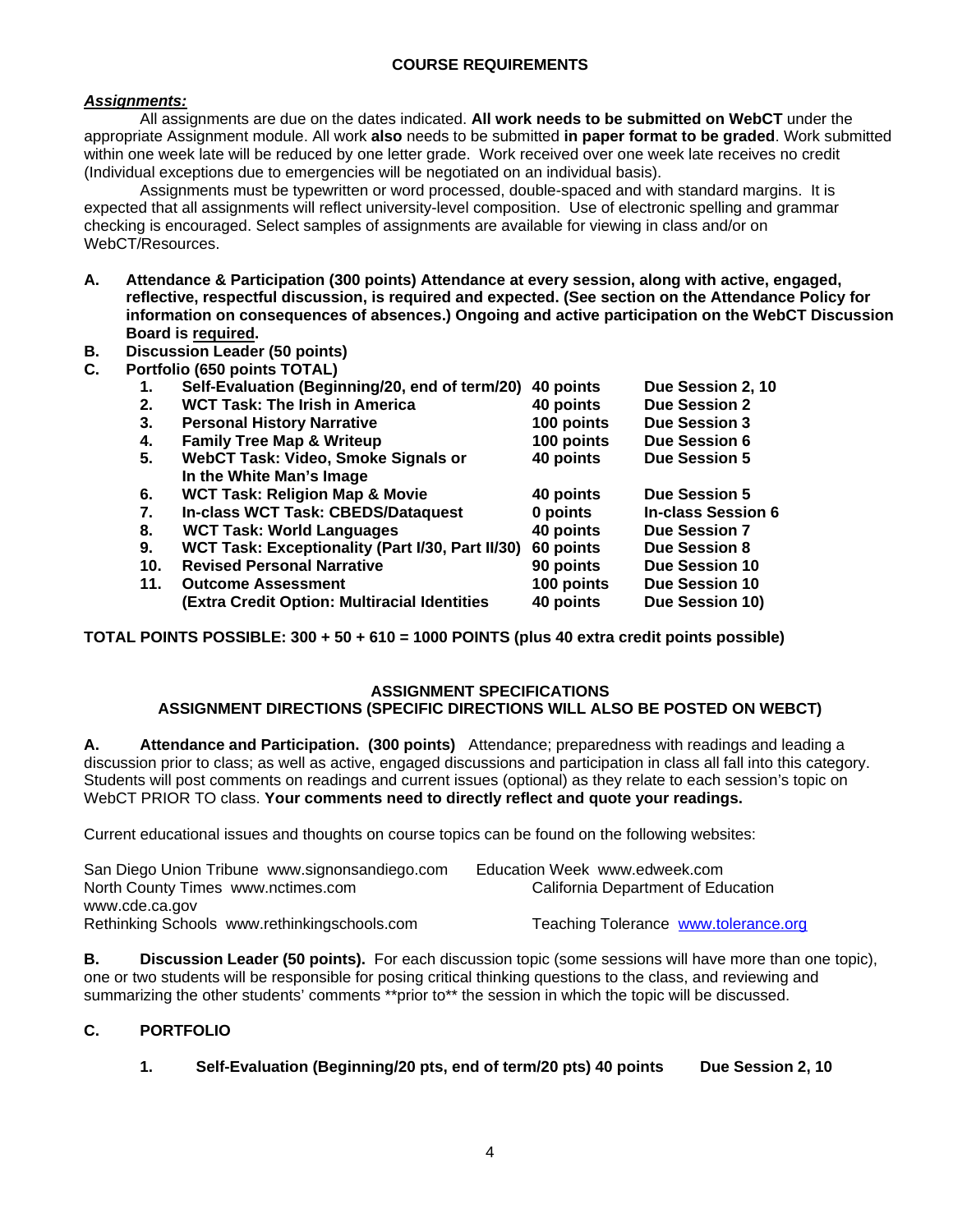## 2. WebCT Task: The Irish in America 40 points Due Session 2

First, watch any volume of the Irish in America film series at the Media Library. Then, write a short (one or two paragraphs) response to the following question: What does this film reveal about the social, historical and psychological construction of the white racial or ethnic group in the U.S.?

## **3. Personal History Narrative. 100 points Due Session 3**

Write a narrative essay about your own life, describing the experiences that have shaped your views of race, culture, and issues of diversity.

a. Reflect on and describe your own experiences in terms of the following:

\*your family background;

\*your positionality / membership: i.e., your reference points & identity in terms of gender/sexuality, culture, ethnicity/race, class, language, religion, etc.;

\*your exposure to and interactions with others unlike yourself; and

\*other factors you would like to include, as determined by your unique circumstances and upbringing.

b. In addition, explore and describe

\*your identity as a learner (a confident student; had trouble with writing; etc.)

\*how this may affect your potential as a teacher (will have high expectations of students; etc.)

 discuss your assignment with the class (small and/or whole group). Include SPECIFIC examples of events and situations that you feel shaped your views on these issues. Be sure to situate your examples, i.e., provide context and explicitly detail any assumptions about schooling and education. To the extent possible, relate your experiences to anticipated course topics, readings and discussions. Be prepared to

## **4. Family Tree Assignment**: **100 points Due Session 5**

## 100 points

By researching and studying one's own background, it is possible to gain an appreciation of our unique heritage as an American, and also prepare to discuss the unique heritage and history of other Americans. First, construct a genealogical family 'tree' covering e.g., grandson to grandfather levels. Second, for each person on the tree, write a few descriptors (bulleted outlines are also acceptable), including as much information as you can gather (e.g., vocation, religious affiliation, ethnicity, culture, language(s), country of origin, education/occupation and any other information that may be of interest and value). Third, write a response to the following questions: How does your family fit into mainstream U.S. culture? (\*\*Note: You MUST use Ogbu's terms such as primary and secondary cultural characteristics, voluntary and involuntary immigration, etc.) What processes of change and assimilation or acculturation do you notice through the generations in your family's history? Has your family's status or identity changed over the generations? Why? What are some positive and negative experiences your family has had related to your family's role or status in the U.S.?

**Format:** tree graphic + info on about 10 people in at least three generations + a paragraph for each of the final series of questions above.

 **5. In-Class WebCT Task: Class: CBEDS / DataQuest 0 points Due in class session 5**  Look up a school of your choice on the CBEDS or DataQuest web site, located at http://dq.cde.ca.gov/dataquest/. Examine and analyze the languages spoken in the district, the test scores, the number of qualified teachers, the types of programs the school offers, etc. In your writeup, consider… How does class or socioeconomic status interact with the foregoing factors?

## **6. WebCT Task: Video, Smoke Signals or In the White Man's Image 40 points Due Session 6**

Write a short (one or two paragraphs) response to the following questions: What does this film reveal about the social and historical construction of the white vs. nonwhite (in this case, Native American) racial or ethnic groups in the U.S.? How were premises about the inferiority of Native Americans used to justify racist policies (give specific examples from the Spring book reading.)

## **7. WebCT Task: Religion Map, Video, & Writeup 40 points Due Session 6**

1. Today's task consists of two activities, a web search on religious institutions in your neighborhood of choice **and**  watching a film on a religion that you are unfamiliar with.

\*\* Activity A. Using yahoo or other search engine, map out the various religious buildings and organizations (churches, temples, mosques, etc.) in your neighborhood. The map needs to be done on a regular size sheet of paper, and not on a giant poster board. Yahoo.com will map out the neighborhood religious buildings for you -- you do a search for the terms, "[city of choice] + churches, temples, etc." and hit return, and mapping out your results will be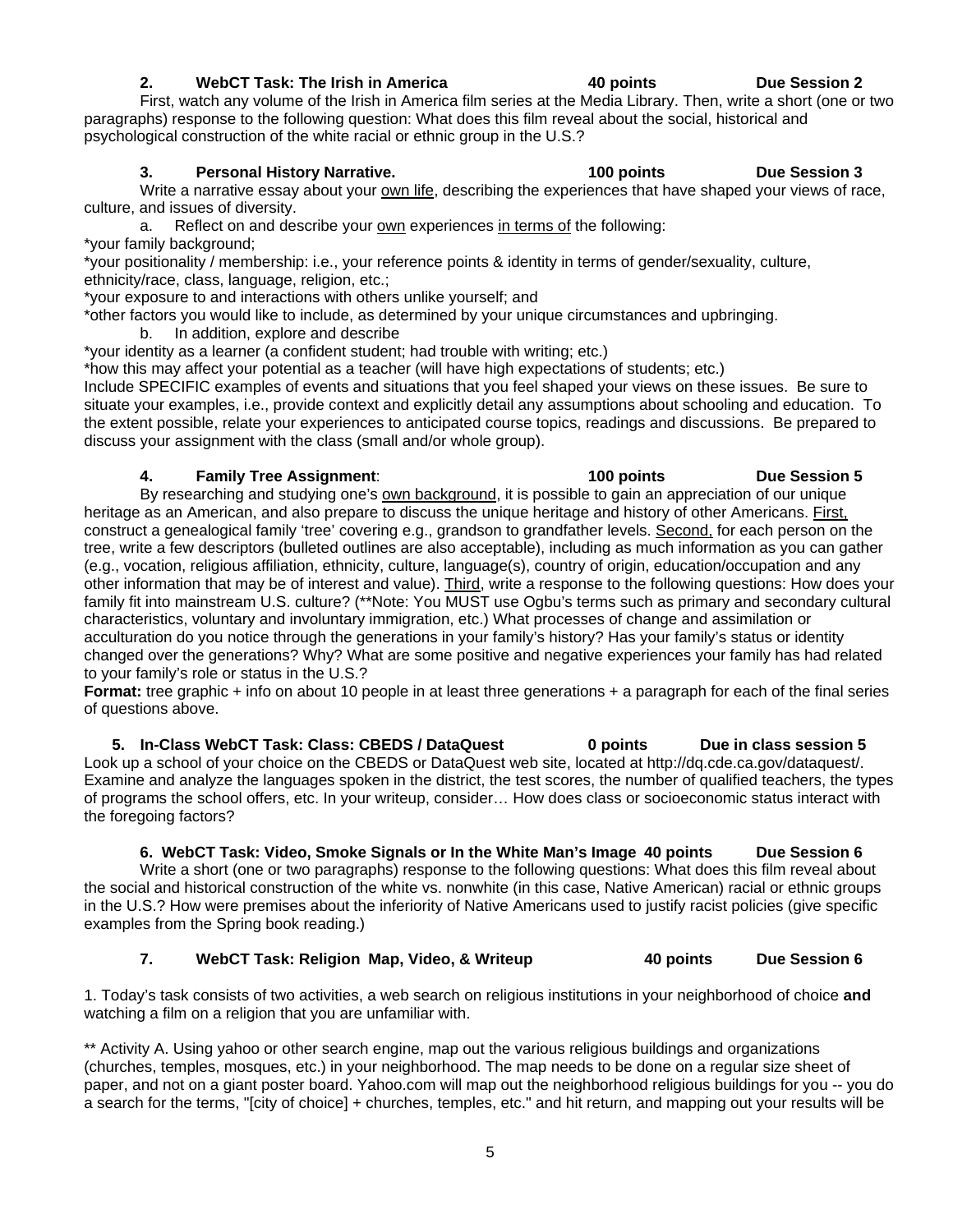one of your choices. Save the yahoo or similar web page as an html. document and upload. If this does NOT work, do not panic. Just include your religious buildings in your writeup.

convenience. \*\* Activity B. Watch any film of your choice that addresses a religion that you are not familiar with. The film can be a Hollywood piece or a documentary. There is a film on reserve at the Media Library, "Islam Today," for your

2. Writeup. Respond to the following two questions. You can either outline your responses or compose a paragraph for each question response.

\*\* Question 1. Discuss the ways in which these various religions might effect public education. For example, how might religions impact the school calendar and schedule, menu, curriculum, activities, etc.? On a related note, what can be done if different religions have conflicting views about holidays, schedules, etc.? Give specific examples as much as possible. \*\*Incorporate the neighborhood map you worked on AND your film of choice on religion into your writeup. E.g., if you see a Jewish temple on either your website or in the film you chose, you might reflect that Christmas is not celebrated by Jews, and that public schools might teach students about a variety of celebrations such as Hanukkah, Kwaanza, Christmas, and Ramadan; and further, that the winter break be called just that, Winter Break, not Christmas vacation.

\*\*Question 2. What is the difference between proselytizing and educating about various religions? To your knowledge and/or in your experience, what types of lessons on religion are reflected in the standards across different content areas, and to what extent are non-Christian religions adequately and fairly represented in the curriculum?

## 8. World Language TV Assignment **1988 10 and 10 and 40 points Due Session 7**

Watch an hour of a film in a language that you have no knowledge of. In your writeup describe the following. A. How did you feel? (Frustrated, engaged, etc.) B. What helped you comprehend this new language? (Visuals, facial expressions, music, background knowledge – familiar genre or familiar words, etc.) C. Based on part B, consider….what type of instructional strategies can teachers use that English learners might benefit from and make subject matter comprehensible?

**9. WebCT Task: Exceptionality (Parts I, 30 pts and II, 30 pts) 60 points Due Session 8** WebCT tasks should take about the equivalent of class time. Accordingly, you should spend about 90 minutes on this task (review of websites and response to each question below) + 30 to 60 minutes on the video.

PART I – SPECIAL EDUCATION CATEGORIES - Go to the state DataQuest website (search under google.com for cde DataQuest and it will show up or go to http://dq.cde.ca.gov/ dataquest/. Then, investigate the following: 1. What categories of special education services are there? Read the various categories of services and consider the following questions. You can also refer to FAT City video for disability categories. 1a. What do you think are some pros and cons of mainstreaming (placing students of special education in mainstream classes)? 1b. Have you seen any mainstreaming firsthand? What kind of anti-bias education issues might be necessary for both the mainstream students and the students receiving special education services for mainstreaming to be successful? 2. The state has data on special education and ethnicity. Click on this category. What do you notice about the proportion of particular ethnicities in special education services relative to the proportion of these ethnicities in the general student population? In other words, which groups are "overrepresented"? Why might these groups be overrepresented?

PART II – Intelligence & Testing. 1. Also on DataQuest, review the mandatory tests (SAT or STAR) and their test components and testing schedule. 2. Select and review the reporting of these tests for your local school district. What do you notice concerning these test scores along major groups (ethnicity, gender, etc.) ? What in your opinion are the pros and cons of increased testing under No Child Left Behind, the federal legislation enacted by the current administration?

## **[ NOT DUE THIS SEMESTER - WebCT Task: Gender Assignment ]**

Choose two out of the following three options. Option 1: Review a curriculum component (textbook, film, or visual work, etc.) that addresses a diverse (i.e., different from mainstream heterosexual) gender / sexuality / family composition perspective. How is the piece inclusive /exclusive? Be sure to cite appropriate data. E.g., You might cite the number of single parent households as the rationale for reviewing a book about a single parent family. See WebCT/Resources or http://www.census.gov/hhes/income/earnings/earnings.html for Census data. Option 2: Using the White Privilege article as a template, write a list of Heterosexual Privilege. Include privileges that heterosexuals enjoy (e.g., I can read a book required for school and know with certainty that the book will reflect experiences of heterosexual identity.) that students of other sexual orientations or families with nonheterosexual members cannot.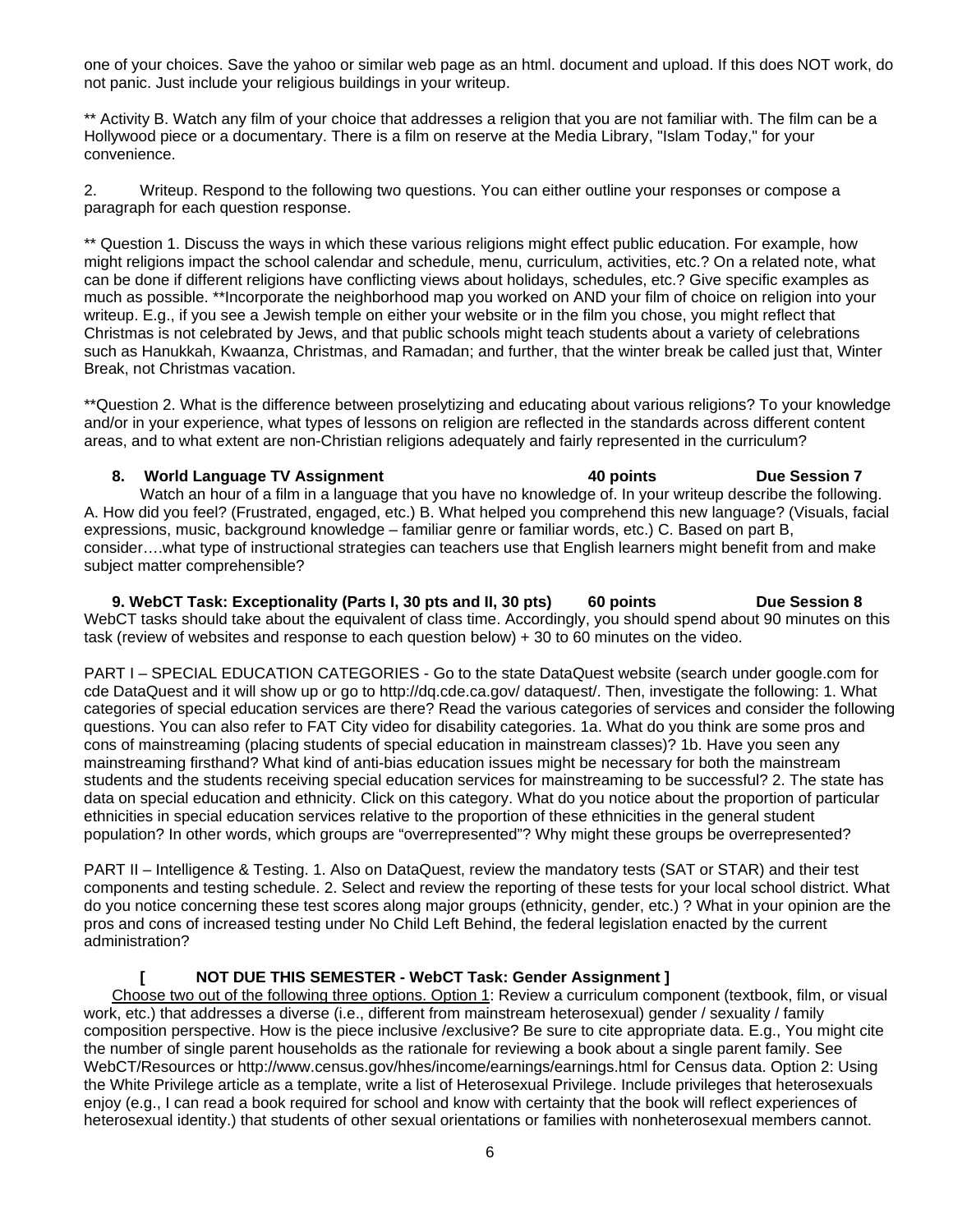Option 3: Describe how your 1. life, 2. education, and 3. occupation would be different if you were of a different gender or sexuality. Be sure to fully address all three questions on how your life and educational / occupational choices may differ as a fe/male? \*\* This needs to be an expository piece with citations. (E.g., If I were male instead of female, I imagine many things would change. For example, I would earn 25% more [Census, 2000])

## 10. Reflection on Personal History Narrative 90 points Due Session 10 **Suggested length**: 2 pages

Consider your first reflective narrative from the beginning of the semester. Are there any changes you would make to the story? Have you remembered or reinterpreted particular events throughout this semester, or have particular events taken place since the beginning of the term that have led you to reflect on some critical themes in this course? In what ways have your voice and perspective changed? Sometimes, the changes will be subtle, as in choosing to use the terms Asian American or Latino rather than Oriental or Hispanic for specific purposes. Or, the changes may be dramatic. In this assignment, you will document your new reflections concerning your personal narrative, as a result of having critically examined the major issues covered in this course.

*\*\*\*The narrative needs to directly address TPE 15, Social Justice and Equity. See first part of this syllabus for more info on TPE 15.\*\*\** 

## **11. Outcome Assessment 100 points Due Session 10**

Suggested length:  $2 - 3$  pages

Describe the following, \*\*\**keeping in mind the focus needs to be on TPE 15, Social Justice and Equity.* 

- a. A select few of the most important things you learned in this class; (continued on next page)
- b. How you knew you were learning something of significance (assessing your own learning cite specific readings, discussions, films, activities, community activities, etc.);
- c. How this will shape your attitudes and demonstrated behaviors as a teacher or in future intercultural interaction;

i.e., how you will demonstrate overall "cultural competence" (as this definition is developed in class). Grading emphasis will be placed on your ability to articulate the select topics of your choice, the depth of reflective analysis, your description of how you knew what you were learning (specific examples from the course: cognitive – facts, knowledge bases, content areas; behavioral – speech and actions; and affective – attitudes), and the connections you make between the topics and plans for your future growth & professional practice.

## **( Extra Credit Option: Multiracial Identities 40 points )**

Select and watch any film of your choice having to do with either bi/multicultural or bi/multiracial identity. Some options are A Family Thing, Bend It Like Beckham, Come See the Paradise, Joy Luck Club, Mi Familia. Then, write a reflection (1 page) connecting the film to Ogbu's notion of primary and secondary cultural characteristics, AND to the Lelyveld article, "Getting Under My Skin."

## **Check with the professor re: doing any of the following as a Makeup Assignment:**

**Community events:** Write a critical response to a community event you participated in, or provide a video/visual of the event with a brief analysis.

**Article reviews:** Write a critical response to current articles related to the topics covered in this course.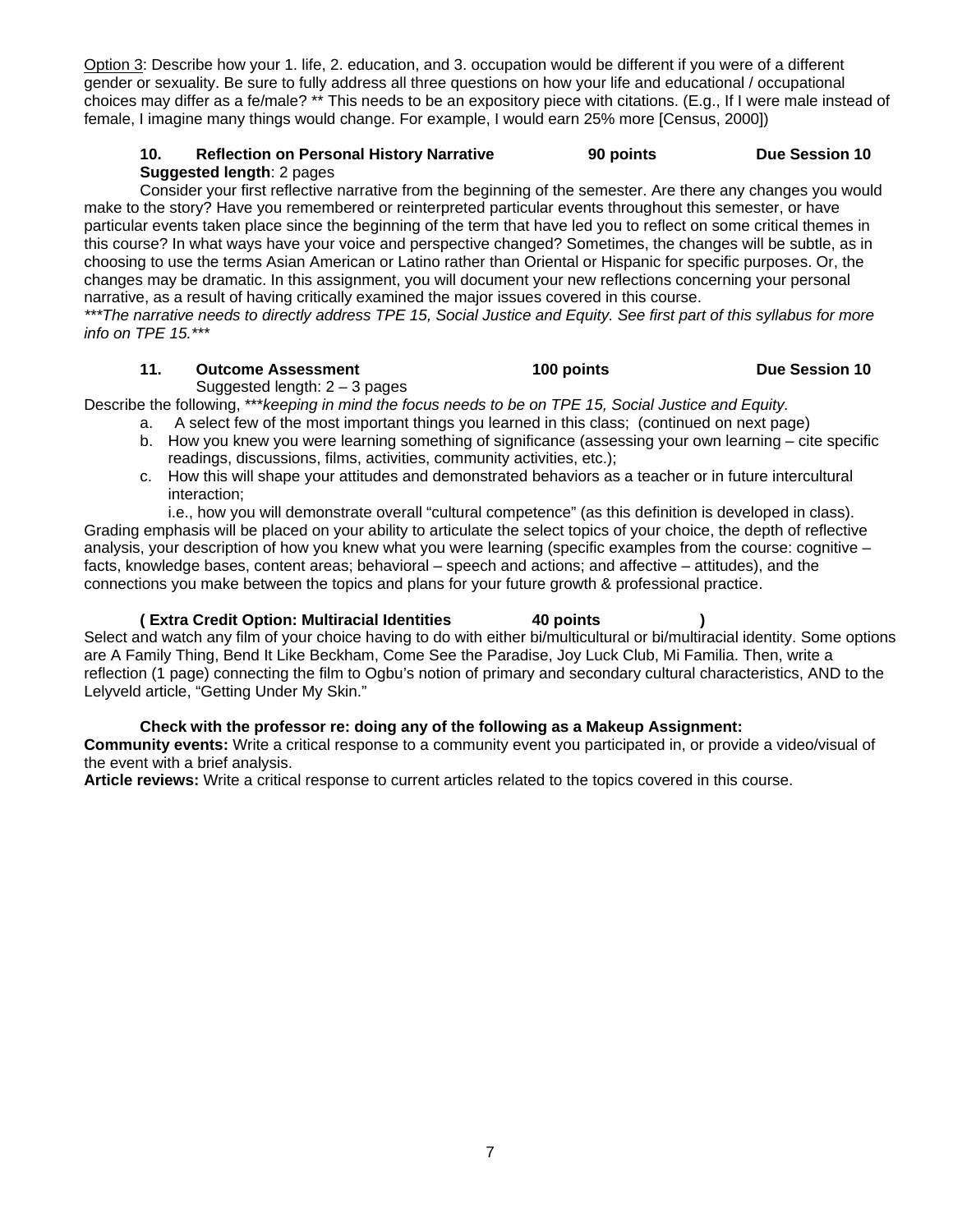## **A. Attendance & Participation (300 points)**

## **Attendance at every session, along with active, engaged, reflective, respectful discussion, is required and expected. (See section on the Attendance Policy for information on consequences of absences.)**

I have attended  $\frac{100}{20}$  /10 sessions. Full credit work = For WebCT sessions, I have posted activity files on WebCT on time. The WebCT tasks are thoughtful and well done and are worthy of full credit.

## **Ongoing and active participation on the WebCT Discussion Board is required.**

I have posted \_\_\_\_/16 postings possible. Full credit work = Each posting is reflective, and includes a direct reference to the readings, as well as any real life connections or applications.

## **B. Discussion Leader (50 points)**

\_\_\_\_\_/50 points. 50 points = I have posted discussion questions or summarized the discussion postings in a timely manner. The discussion question or summary reflect critical points in the readings of the week.

## **C. Portfolio (650 points TOTAL)**

- 1. Self-Evaluation (Beginning, end of semester)
- 
- 3. Personal History Narrative
- 
- 5. In-class WCT Task: CBEDS/Dataquest 0 points/ In-class Session 5
- or In the White Man's Image
- 
- 8. WCT Task: World Languages
- 9. WCT Task: Exceptionality
- 10. Revised Personal Narrative
- 11. Outcome Assessment
- 12. Extra Credit Option: Multiracial Identities

| Self-Evaluation (Beginning, end of semester) | /40 points         | Due Session 2, 10   |
|----------------------------------------------|--------------------|---------------------|
| WCT Task: The Irish in America               | /40 points         | Due Session 2       |
| <b>Personal History Narrative</b>            | /100 points        | Due Session 3       |
| Family Tree Map & Writeup                    | /100 points        | Due Session 5       |
| In-class WCT Task: CBEDS/Dataquest           | 0 points/ In-class | Session 5           |
| WebCT Task: Video, Smoke Signals             | /40 points         | Due after Session 6 |
| or In the White Man's Image                  |                    |                     |
| WCT Task: Religion Map & Video               | /40 points         | Due after Session 6 |
| WCT Task: World Languages                    | /40 points         | Due Session 7       |
| <b>WCT Task: Exceptionality</b>              | /60 points         | Due Session 8       |
| <b>Revised Personal Narrative</b>            | /90 points         | Due Session 10      |
| <b>Outcome Assessment</b>                    | $/100$ points      | Due Session 10      |
| Extra Credit Option: Multiracial Identities  | /40 points         | Due Session         |
|                                              |                    |                     |

## **TOTAL POINTS POSSIBLE: 300 + 50 + 650 = 1000 POINTS (plus 40 extra credit points possible)**

I have earned  $\frac{1}{300}$  +  $\frac{1}{50}$  +  $\frac{1}{650}$  =  $\frac{1}{1000}$  points possible (plus  $\frac{1}{40}$  extra credit points). I will likely receive \_\_\_\_\_\_\_ in this course.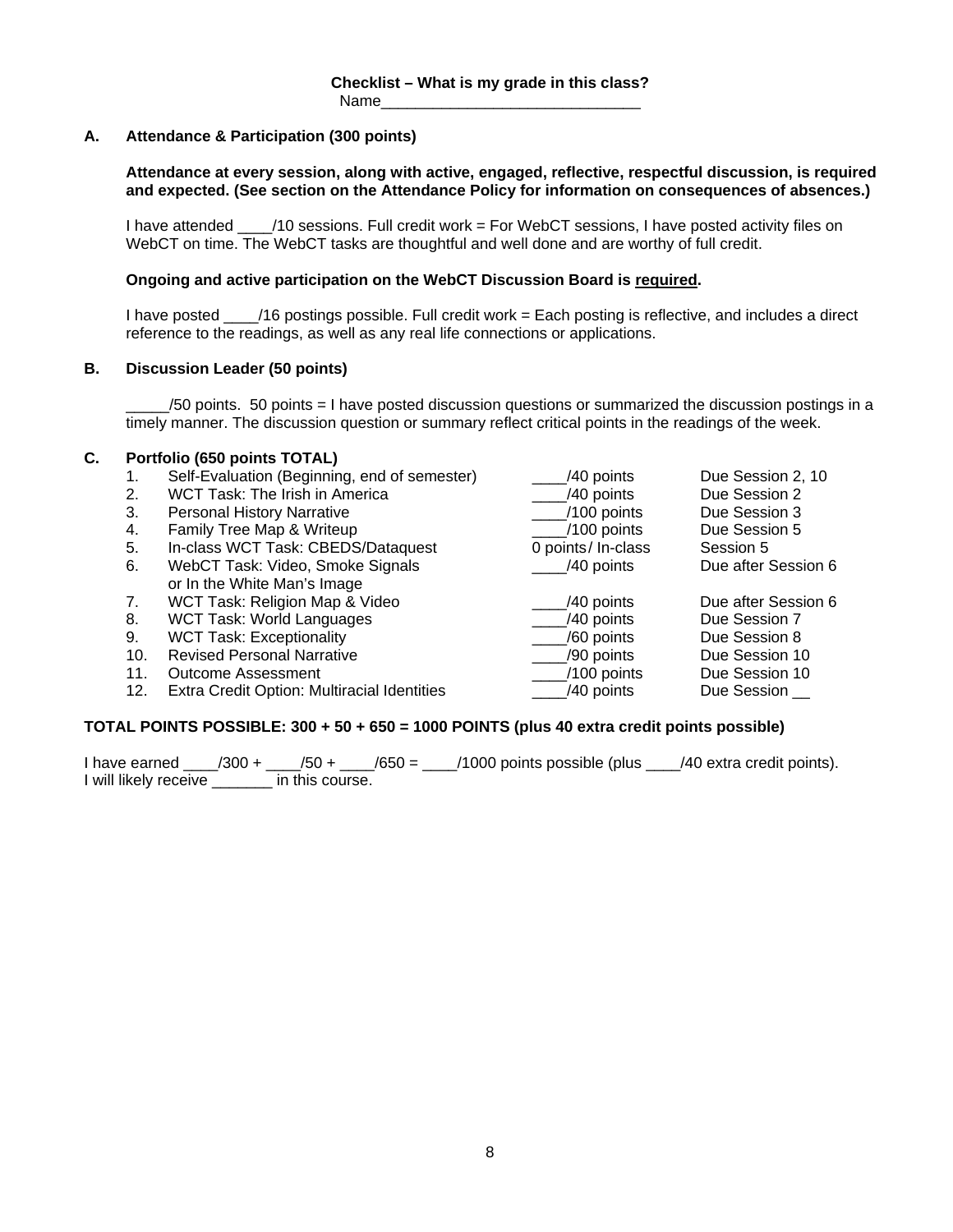**appropriate. Reader Table of Contents are included herein following the Tentative Course Schedule. Tentative Course Schedule - The professor reserves the rights to modify the schedule below when deemed**  *NOTE: Online session assignments, i.e., WebCT tasks, are noted as DUE in the middle column. Assignments due from non-online sessions are noted as DUE in the last column.* 

7/8-8/15/2009

| Date                                                                 | <b>Topic</b>                                                                                                                                                                                                                                                                                                                                                                                                              | Assignment                                                                                                                                                                                                                                                                                                                                                                                                                            |
|----------------------------------------------------------------------|---------------------------------------------------------------------------------------------------------------------------------------------------------------------------------------------------------------------------------------------------------------------------------------------------------------------------------------------------------------------------------------------------------------------------|---------------------------------------------------------------------------------------------------------------------------------------------------------------------------------------------------------------------------------------------------------------------------------------------------------------------------------------------------------------------------------------------------------------------------------------|
| Session 1<br>7/9                                                     | <b>TOPIC: Intro to Educ 364</b><br><b>Intro to Culture</b><br>Course overview; introduction & needs assessment.<br>Sample projects.<br>What is culture? How does it inform education?<br>V - Anti-Bias / Skin vs. Whoopee Goldberg clips<br>V - School Colors<br>Begin personal history narratives.<br>Lab: WebCT overview and assignment submission<br>trial and Video On Demand demo - <b>Irish</b><br><b>Americans</b> | Discuss course objectives, standards,<br>and assignments.<br>Discuss culture using personal<br>narrative outlines.                                                                                                                                                                                                                                                                                                                    |
| Session 2<br>7/14<br>WCT 1-3:30<br>p.m.                              | <b>TOPIC: Culture (cont'd)</b><br>Cultural contact, cultural diversity in the U.S. and<br>California, changing demographics.<br>DUE: WCT Task: Video writeup - Irish<br><b>Americans</b><br><b>DUE: WCT Task: Self-Evaluation</b><br>TOPIC: History of Anglo-Americans in the U.S.                                                                                                                                        | Reader: Census data<br>Reader: Changing America<br>Reader: Ogbu<br>Discussion<br>Leaders<br><b>Submit Self-Evaluations - Paper</b><br>copies<br>Spring: Ch. 1 (Anglo-Americans)<br>Discussion<br>Leaders                                                                                                                                                                                                                              |
| Session 3<br>7/16<br>Guest<br>Speaker:<br>David R.<br><b>McField</b> | Share personal history narratives.<br>Explain family tree assignments.<br><b>TOPIC: Race &amp; Ethnicity, Part I</b><br><b>Culture and Multicultural Education</b><br>Nature of culture, race relations theories, models of<br>multicultural education and implications for<br>education.<br>V - Race: The Power of an Illusion<br>TOPIC: History of African Americans in the U.S.<br>[V - A Family Thing / School Daze ] | <b>Personal History Narrative DUE!</b><br>[Reader: Ogbu - review]<br>Reader: Smedley & Smedley<br>Spring Ch. 3 (African Americans)<br>Video on Demand: Akeelah and the<br><b>Bee</b><br>Discussion<br>Leaders and the state of the state of the state of the state of the state of the state of the state of the state of the state of the state of the state of the state of the state of the state of the state of the state of the |
| Session 4<br>7/21                                                    | <b>TOPIC: Asian Americans</b><br>V - Cambodian Doughnut Dreams<br><b>TOPIC: Race &amp; Ethnicity, Part II</b>                                                                                                                                                                                                                                                                                                             | Spring, Ch 4 (Asian Americans)<br><b>Discussion</b><br>Leaders and the state of the state of the state of the state of the state of the state of the state of the state of the state of the state of the state of the state of the state of the state of the state of the state of the<br>Pick One:<br>1. Reader: Au/cultural congruence;                                                                                             |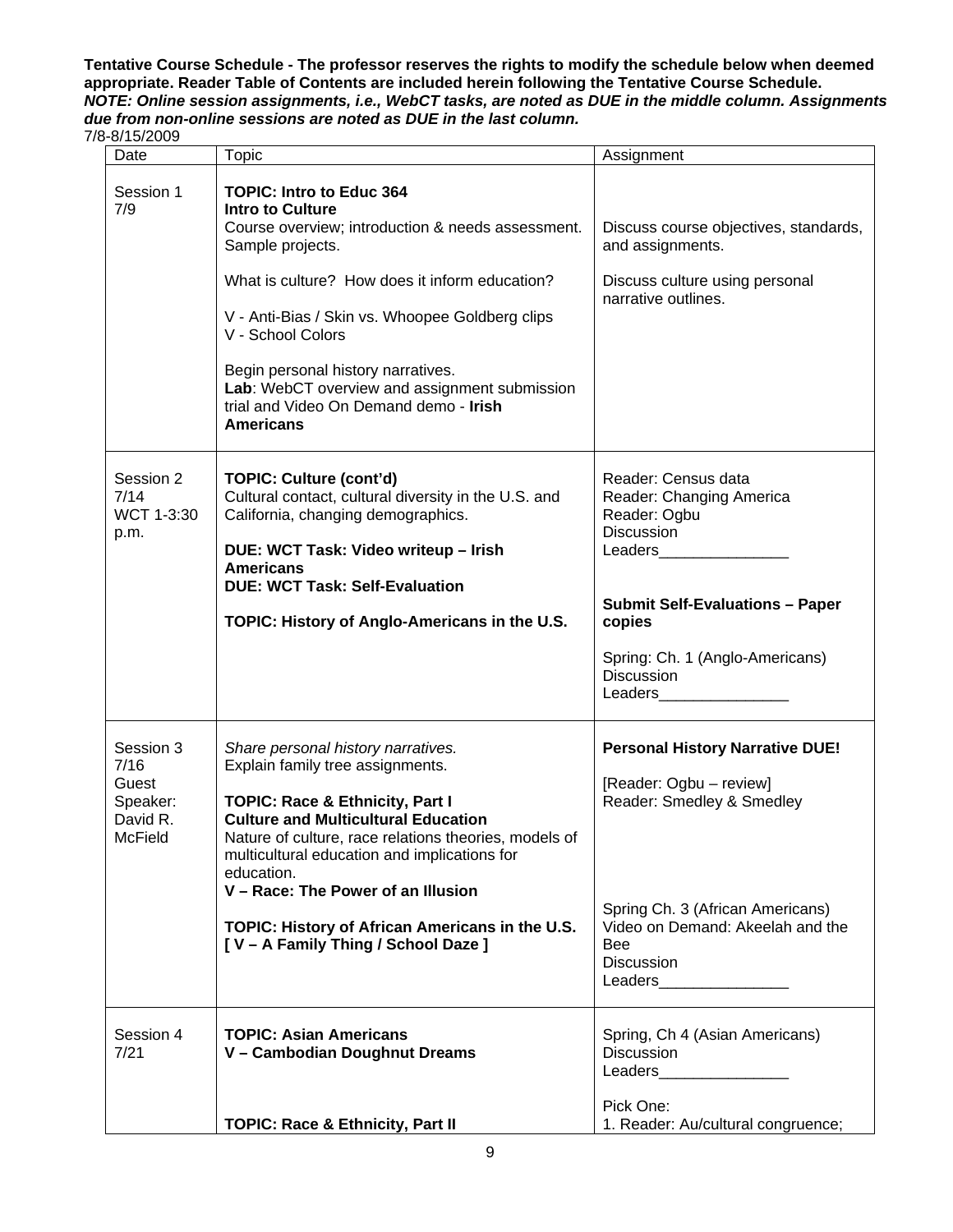|                                 | Manifestations of culture in the classroom:<br><b>Working with diverse populations: Learning</b><br>styles; Parental involvement; Culturally<br>responsive teaching; culture, communication,<br>and interaction styles.                                                                                                                                                                                                                                                                                                                                | 2. Reader: Park/learning styles;<br>3. (Reader: Irvine/learning styles);<br>4. Reader: Pang/whole child                                                                                                                                                                                                                                                                                                                                                                         |
|---------------------------------|--------------------------------------------------------------------------------------------------------------------------------------------------------------------------------------------------------------------------------------------------------------------------------------------------------------------------------------------------------------------------------------------------------------------------------------------------------------------------------------------------------------------------------------------------------|---------------------------------------------------------------------------------------------------------------------------------------------------------------------------------------------------------------------------------------------------------------------------------------------------------------------------------------------------------------------------------------------------------------------------------------------------------------------------------|
| Session 5<br>7/23               | Share Family Tree Assignments.<br><b>TOPIC: Class</b><br>Growing poverty of children; poverty across ethnic<br>groups; educational implications.<br>V - Akeelah and the Bee (class and language,<br>etc.)<br>W - NYTimes.com - Class Matters<br>[W - CBEDS/DataQuest Assignment]<br>DUE 7/30: Go over WCT Task - World Language<br><b>TV Assignment</b>                                                                                                                                                                                                | <b>Family Tree Assignment DUE!</b><br>WCT: Lelyveld: At a Slaughterhouse,<br>Some Things Never Die<br>Reader: Persell<br>Reader: Lindsay<br>Reader: Crenshaw<br>Discussion<br>Leaders                                                                                                                                                                                                                                                                                           |
| Session 6<br>7/28<br><b>WCT</b> | TOPIC: History of Native Americans in the U.S.<br>DUE: WCT Task: V - Smoke Signals OR In the<br><b>White Man's Image</b><br><b>TOPIC: Religion</b><br><b>DUE: WCT Task: Religion Map</b><br>V - Islam Today OR film of choice on religion                                                                                                                                                                                                                                                                                                              | Spring, Ch 2 (Native Americans)<br>Reader: McKenna, ERIC, Winona<br>LaDuke speeches<br>Discussion<br>Leaders______________<br>Reader: Lippy<br>Reader: Hamilton<br>WCT: Lelyveld: Shared Prayers,<br>Mixed<br><b>Blessings</b><br>Discussion<br>Leaders and the state of the state of the state of the state of the state of the state of the state of the state of the state of the state of the state of the state of the state of the state of the state of the state of the |
| Session 7<br>7/30               | <b>DUE: WCT Task - World Language TV</b><br><b>Assignment</b><br><b>TOPIC: Hispanic/Latino Americans</b><br>V - Lemon Grove Incident<br><b>TOPIC: Culture and language.</b><br>Historical and sociocultural context of language<br>education. Language ideologies.<br>V - American Tongues<br><b>TOPIC: The Bilingual Education "Debate"</b><br>Model of Teaching: Jurisprudential Inquiry<br><b>Explain Final Assignments - Personal History</b><br><b>Narrative &amp; Outcome Assessment &amp; Self-</b><br><b>Evaluation Part 2 &amp; Checklist</b> | Spring, Ch. 5 (Hispanic/Latino<br>Americans)<br>Discussion<br>Leaders________________<br>Reader: A Brief History of Language<br>Restrictionism in the U.S.<br><b>Discussion</b><br>Leaders_________________<br>Reader: Krashen & McField<br><b>Discussion</b><br>Krashen: Entire slim volume.<br><b>Discussion</b><br>Leaders__________________                                                                                                                                 |
| Session 8                       | <b>TOPIC: Exceptionality</b>                                                                                                                                                                                                                                                                                                                                                                                                                                                                                                                           | Reader: case examples article                                                                                                                                                                                                                                                                                                                                                                                                                                                   |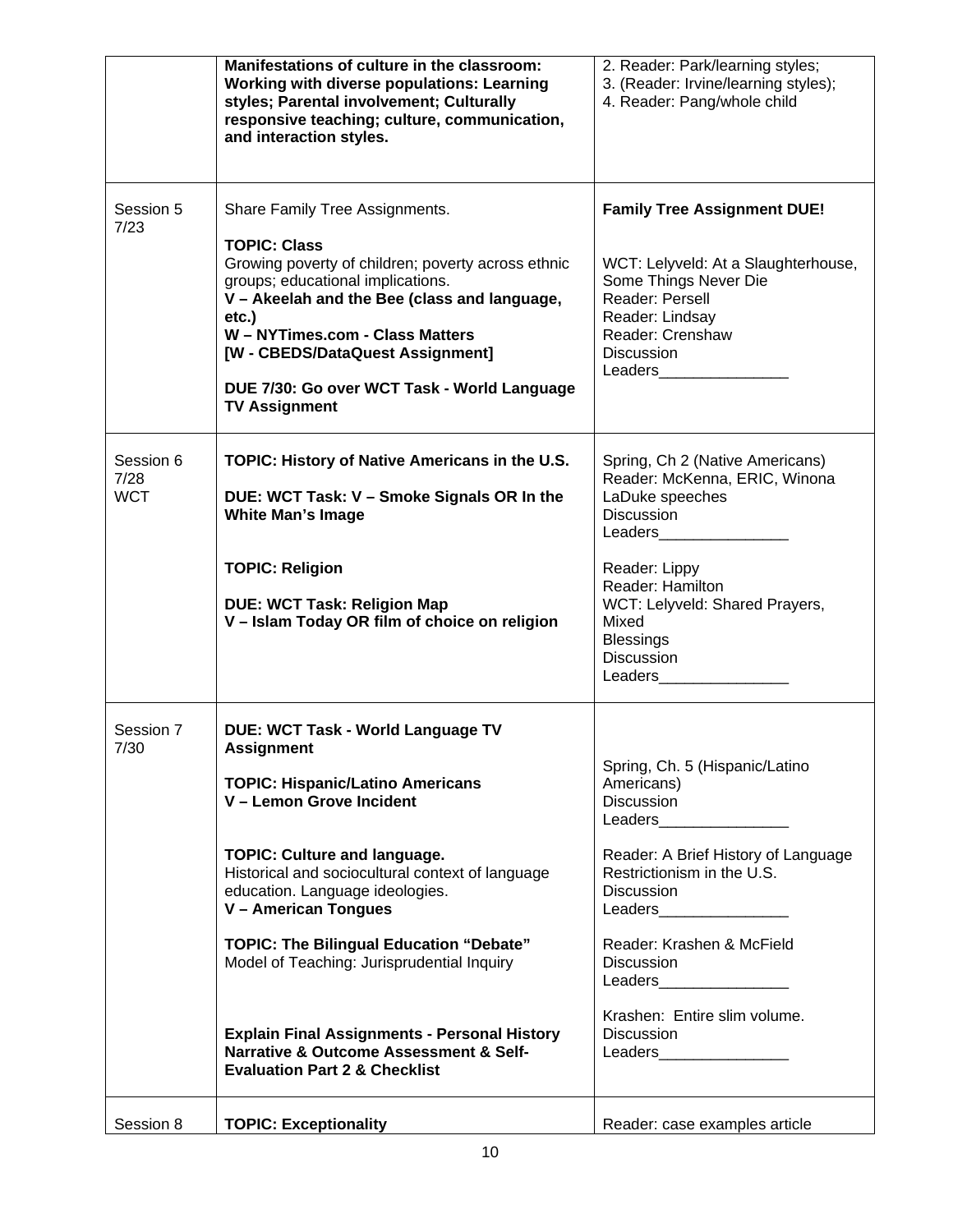| 8/4        | $V$ – FAT City                                    | Reader: multiple intelligences                                                                                                                                                                                                  |
|------------|---------------------------------------------------|---------------------------------------------------------------------------------------------------------------------------------------------------------------------------------------------------------------------------------|
| <b>WCT</b> | DUE: WCT Task: DataQuest: Search and find         | handout                                                                                                                                                                                                                         |
|            | special education categories and services in your | <b>Discussion</b>                                                                                                                                                                                                               |
|            | local school / district!                          | Leaders and the state of the state of the state of the state of the state of the state of the state of the state of the state of the state of the state of the state of the state of the state of the state of the state of the |
|            |                                                   |                                                                                                                                                                                                                                 |
|            | <b>TOPIC: Gifted Students</b>                     |                                                                                                                                                                                                                                 |
|            | <b>TOPIC: Assessment</b>                          |                                                                                                                                                                                                                                 |
|            | <b>TOPIC: Multiple Intelligences</b>              |                                                                                                                                                                                                                                 |
|            | V - How are Kids Smart?                           |                                                                                                                                                                                                                                 |
|            | DUE: WCT Task: Video Response Writeup             |                                                                                                                                                                                                                                 |
|            |                                                   |                                                                                                                                                                                                                                 |
|            |                                                   |                                                                                                                                                                                                                                 |
| Session 9  | <b>TOPIC: White Privilege</b>                     | Reader: Lee et. al: McIntosh article.                                                                                                                                                                                           |
| 8/6        | Open                                              | Reader: Brodkin                                                                                                                                                                                                                 |
|            |                                                   | Reader: AP: White Names                                                                                                                                                                                                         |
|            |                                                   | Reader: Buck                                                                                                                                                                                                                    |
|            |                                                   | <b>Discussion</b>                                                                                                                                                                                                               |
|            |                                                   | Leaders                                                                                                                                                                                                                         |
|            |                                                   |                                                                                                                                                                                                                                 |
|            | <b>TOPIC: Gender &amp; Sexuality</b>              | Reader: Sadker & Sadker                                                                                                                                                                                                         |
|            | [V - Talking about Gay Issues in Schools]         | WCT: DeJean                                                                                                                                                                                                                     |
|            | Open                                              | <b>Discussion</b>                                                                                                                                                                                                               |
|            |                                                   | Leaders                                                                                                                                                                                                                         |
|            |                                                   |                                                                                                                                                                                                                                 |
| Session 10 | TOPIC: Public Policy and the Intersection of      | Spring: Ch. 6 Civil Rights to Now                                                                                                                                                                                               |
| 8/11       | Race, Ethnicity, and Class. Issues in curriculum  | Reader: Futrell/Minority teachers                                                                                                                                                                                               |
|            | development and social policy                     | WCT: Proposition 227                                                                                                                                                                                                            |
|            |                                                   | <b>Discussion</b>                                                                                                                                                                                                               |
|            |                                                   | Leaders and the state of the state of the state of the state of the state of the state of the state of the state of the state of the state of the state of the state of the state of the state of the state of the state of the |
|            |                                                   |                                                                                                                                                                                                                                 |
|            | <b>TOPIC: Identity models</b>                     | WCT: Lelyveld: Best of Friends,                                                                                                                                                                                                 |
|            |                                                   | <b>Worlds Apart</b>                                                                                                                                                                                                             |
|            |                                                   | WCT: Lelyveld: Growing Up, Growing                                                                                                                                                                                              |
|            |                                                   | Apart                                                                                                                                                                                                                           |
|            | <b>TOPIC: Multiracial Identities</b>              |                                                                                                                                                                                                                                 |
|            | DUE: Extra Credit Option: Clear with instructor   | Reader: Appendix: 4 identity models                                                                                                                                                                                             |
|            | first.                                            | <b>Discussion</b>                                                                                                                                                                                                               |
|            |                                                   | Leaders                                                                                                                                                                                                                         |
|            |                                                   |                                                                                                                                                                                                                                 |
|            |                                                   | WCT: Lelyveld: Getting Under My                                                                                                                                                                                                 |
|            |                                                   | <b>Skin</b>                                                                                                                                                                                                                     |
|            |                                                   | <b>Discussion</b>                                                                                                                                                                                                               |
|            | <b>TOPIC: Closure &amp; Wrap up</b>               |                                                                                                                                                                                                                                 |
|            | What have we learned? Where do we go from         |                                                                                                                                                                                                                                 |
|            | here?                                             |                                                                                                                                                                                                                                 |
|            |                                                   | <b>DUE: Final Reflection on Personal</b>                                                                                                                                                                                        |
|            |                                                   | <b>History Narrative &amp; Outcome</b>                                                                                                                                                                                          |
|            | <b>DUE: WCT Task: Self-Evaluation</b>             | <b>Assessment</b>                                                                                                                                                                                                               |
|            |                                                   |                                                                                                                                                                                                                                 |
|            |                                                   |                                                                                                                                                                                                                                 |
|            |                                                   | DUE: Checklist (p. 7) – What is my                                                                                                                                                                                              |
|            |                                                   | grade in this class?                                                                                                                                                                                                            |
|            |                                                   |                                                                                                                                                                                                                                 |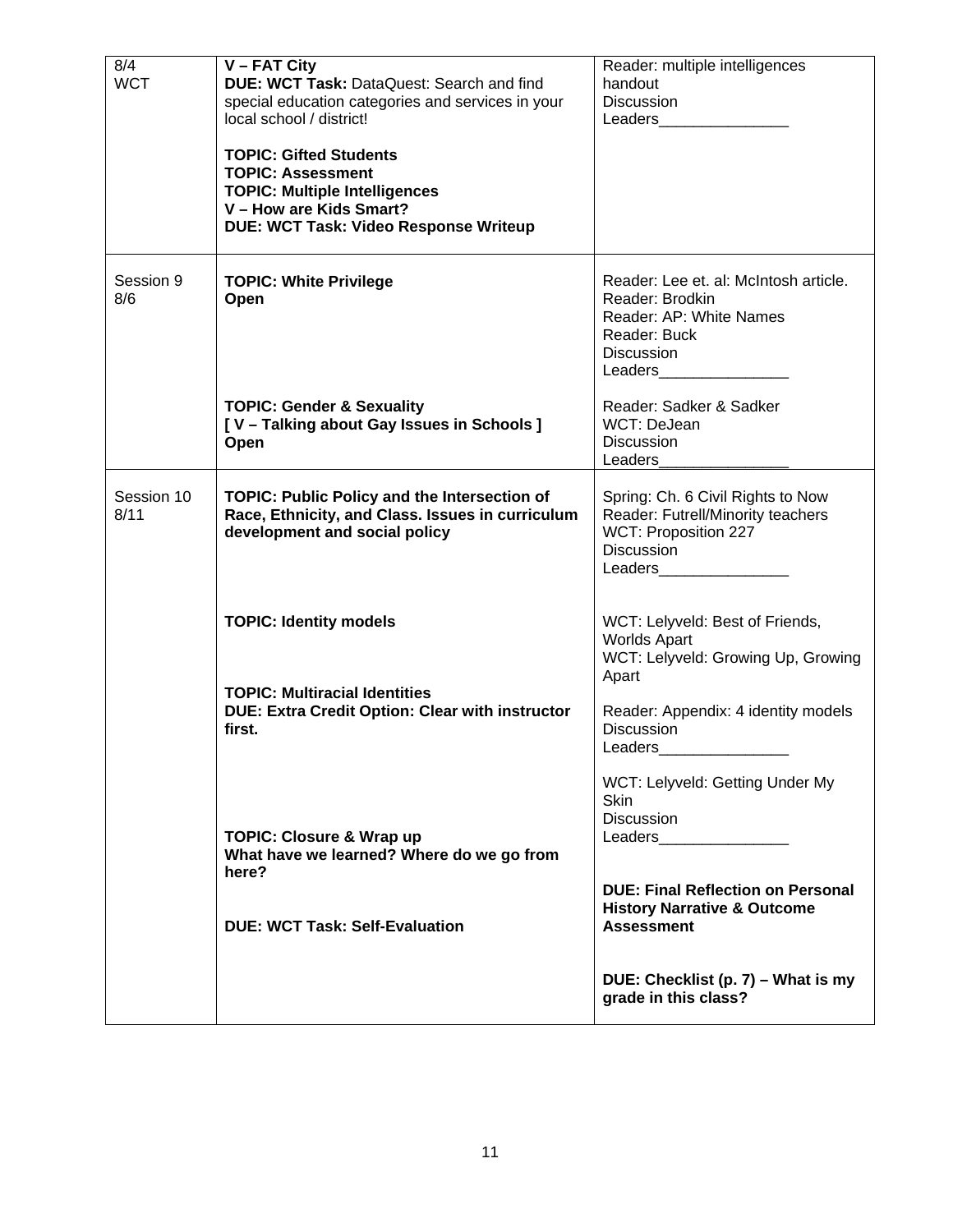# EDUC 364 – The Role of Cultural Diversity in Schooling COURSE READER / TABLE OF CONTENTS

**NOTE: SEE CLASS SCHEDULE for the complete list of readings (e.g., from other texts) due for each session. NOTE: SEE CLASS SCHEDULE (in this syllabus) for WHEN READINGS ARE DUE FOR DISCUSSION! NOTE: The Lelyveld articles are posted electronically on WebCT under Resources.** 

| <b>U.S. Census Bureau</b>                                      | <b>State and County Quickfacts</b>                                                                                                                                                                                                                                                                                                             |  |
|----------------------------------------------------------------|------------------------------------------------------------------------------------------------------------------------------------------------------------------------------------------------------------------------------------------------------------------------------------------------------------------------------------------------|--|
| <b>National Geographic</b>                                     | <b>Changing America</b>                                                                                                                                                                                                                                                                                                                        |  |
| Ogbu                                                           | <b>Understanding Cultural Diversity</b>                                                                                                                                                                                                                                                                                                        |  |
| <b>Smedley &amp; Smedley</b>                                   | Race as Biology is Fiction, Racism as a Social Problem is Real                                                                                                                                                                                                                                                                                 |  |
| Pick One:                                                      | *Au & Kawakami: Cultural Congruence in Instruction<br>*Park: Learning Style Preferences of Armenian, African, Hispanic, Hmong,<br>Korean, Mexican, and Anglo Students in American Secondary Schools<br>*[ Optional -- Irvine: Learning Styles and Culturally Diverse Students ]<br>*Pang: Educating the Whole Child + Appendix on APA Children |  |
| McKenna<br><b>ERIC</b><br>Winona LaDuke                        | The Myth of Multicultural Education and the Reality of the<br>American Indian in Contemporary America<br><b>Teaching Young Children About Native Americans</b><br>Speech                                                                                                                                                                       |  |
| Lippy (in Banks)                                               | <b>Christian Nation or Pluralistic culture</b>                                                                                                                                                                                                                                                                                                 |  |
| Hamilton (in Banks)                                            | <b>Holiday Decorations</b>                                                                                                                                                                                                                                                                                                                     |  |
| [ WebCT - Lelyveld                                             | <b>Shared Prayers, Mixed Blessings ]</b>                                                                                                                                                                                                                                                                                                       |  |
| [WebCT - Lelyveld<br>Persell (in Banks)<br>Lindsay<br>Crenshaw | At a Slaughterhouse, Some Things Never Die ]<br>Social Class and Educational Equality<br>Study Finds the Nation's Public School Districts Are Resegregating by<br>Race<br>Colleges Out of Reach for Low-Income Students                                                                                                                        |  |
| Ricento                                                        | A Brief History of Language Restrictionism in the U.S.                                                                                                                                                                                                                                                                                         |  |
| Krashen & McField                                              | What Works? Reviewing the latest evidence on Bilingual education                                                                                                                                                                                                                                                                               |  |
| [WebCT - Ravitch                                               | Time to Kill 'No Child Left Behind']                                                                                                                                                                                                                                                                                                           |  |
| (Author)                                                       | Case Examples of Culturally Aware Assessment                                                                                                                                                                                                                                                                                                   |  |
| (Author)                                                       | Multiple Intelligences handout                                                                                                                                                                                                                                                                                                                 |  |
| McIntosh                                                       | Unpacking the Knapsack: White Privilege                                                                                                                                                                                                                                                                                                        |  |
| <b>Brodkin</b>                                                 | How Jews became White Folks                                                                                                                                                                                                                                                                                                                    |  |
| AP.                                                            | <b>White Names</b>                                                                                                                                                                                                                                                                                                                             |  |
| <b>Buck</b>                                                    | <b>Constructing Race, Creating White Privilege</b>                                                                                                                                                                                                                                                                                             |  |
| Sadker & Sadker<br>(in Banks)<br>[WebCT - DeJean               | <b>Gender Bias</b><br>White Male High School Teacher 1                                                                                                                                                                                                                                                                                         |  |